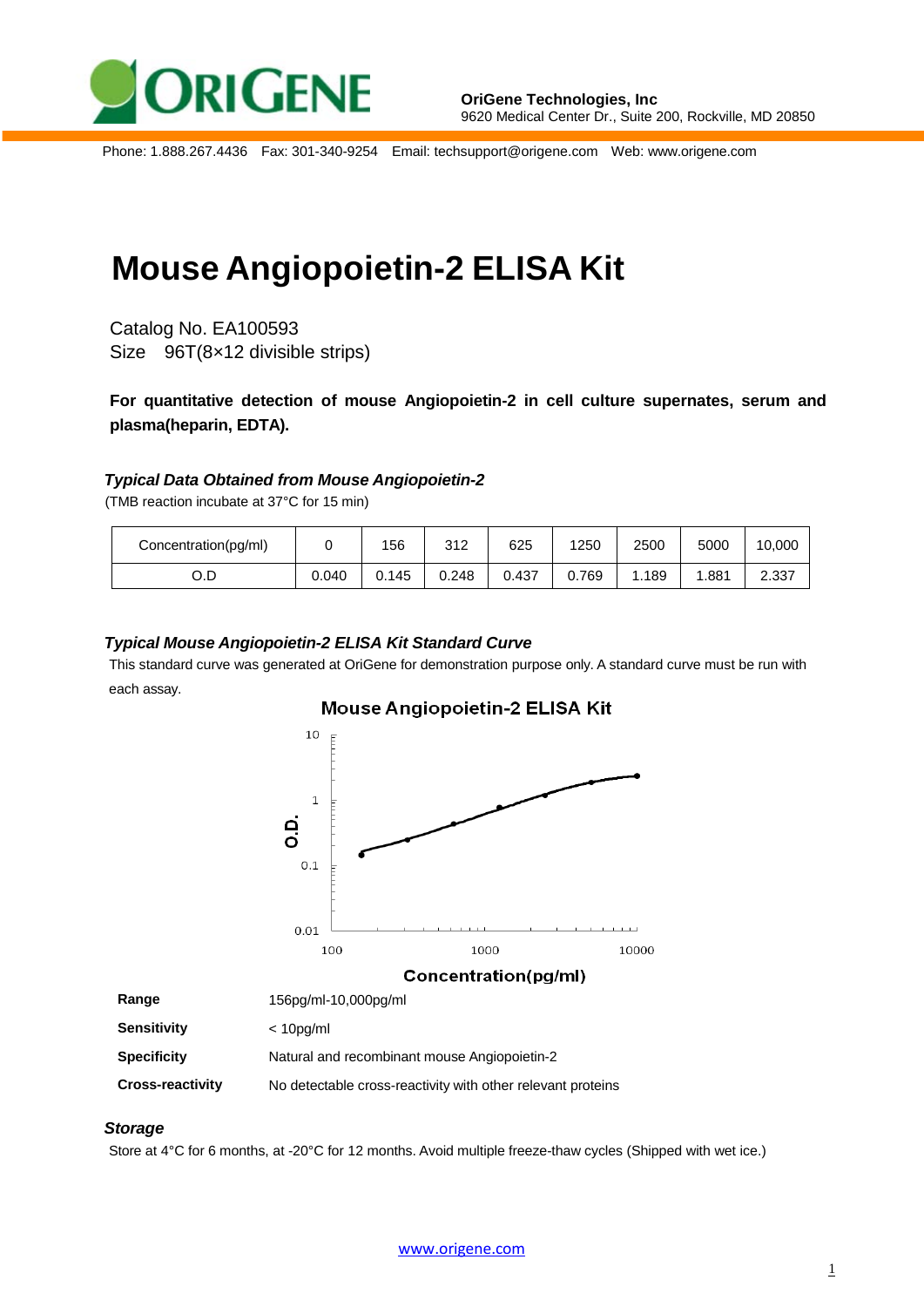## *Precision*

**Intra-Assay Precision** (Precision within an assay) Three samples of known concentration were tested on one plate to assess intra-assay precision.

**Inter-Assay Precision** (Precision between assays) Three samples of known concentration were tested in separate assays to assess inter-assay precision.

|                    | Intra-Assay Precision |       |       | Inter-Assay Precision |       |       |
|--------------------|-----------------------|-------|-------|-----------------------|-------|-------|
| Sample             |                       |       | 3     |                       |       |       |
| n                  | 16                    | 16    | 16    | 24                    | 24    | 24    |
| Mean(ng/ml)        | 1.15                  | 3.53  | 7.21  | 1.18                  | 3.62  | 7.34  |
| Standard deviation | 0.044                 | 0.148 | 0.368 | 0.103                 | 0.308 | 0.558 |
| $CV(\% )$          | 3.8                   | 4.2   | 5.1   | 8.7                   | 8.5   | 7.6   |

## *Principle*

OriGene's mouse Angiopoietin-2 ELISA Kit is based on standard sandwich enzyme-linked immune-sorbent assay technology. A monoclonal antibody from rat specific for Angiopoietin-2 has been precoated onto 96-well plates. Standards(CHO, M1-F496) and test samples are added to the wells, a biotinylated detection polyclonal antibody from goat specific for Angiopoietin-2 is added subsequently and then followed by washing with PBS or TBS buffer. Avidin-Biotin-Peroxidase Complex is added and unbound conjugates are washed away with PBS or TBS buffer. HRP substrate TMB are used to visualize HRP enzymatic reaction. TMB is catalyzed by HRP to produce a blue color product that changed into yellow after adding acidic stop solution. The density of yellow is proportional to the mouse Angiopoietin-2 amount of sample captured in plate.

## *Kit Components*

| Description                                                         | Quantity              |  |  |
|---------------------------------------------------------------------|-----------------------|--|--|
| 96-well plate precoated with anti- mouse Angiopoietin-2<br>antibody |                       |  |  |
| Lyophilized recombinant mouse Angiopoietin-2 standard               | 10ng/tubex2           |  |  |
| Biotinylated anti- mouse Angiopoietin-2 antibody                    | 130µl(dilution 1:100) |  |  |
| Avidin-Biotin-Peroxidase Complex (ABC)                              | 130µl(dilution 1:100) |  |  |
| Sample diluent buffer                                               | 30 ml                 |  |  |
| Antibody diluent buffer                                             | 12ml                  |  |  |
| ABC diluent buffer                                                  | 12ml                  |  |  |
| TMB color developing agent                                          | 10 <sub>m</sub>       |  |  |
| TMB stop solution                                                   | 10 <sub>ml</sub>      |  |  |

## *Material Required But Not Provided*

- 1. Microplate reader in standard size.
- 2. Automated plate washer.
- 3. Adjustable pipettes and pipette tips. Multichannel pipettes are recommended in the condition of large amount of samples in the detection.
- 4. Clean tubes and Eppendorf tubes.
- 5. Washing buffer (neutral PBS or TBS).
	- Preparation of 0.01M **TBS:** Add 1.2g Tris, 8.5g Nacl; 450μl of purified acetic acid or 700μl of concentrated hydrochloric acid to 1000ml H<sub>2</sub>O and adjust pH to 7.2-7.6. Finally, adjust the total volume to 1L.
	- $\triangleright$  Preparation of 0.01 M **PBS:** Add 8.5g sodium chloride, 1.4g Na<sub>2</sub>HPO<sub>4</sub> and 0.2g NaH<sub>2</sub>PO<sub>4</sub> to 1000ml distilled water and adjust pH to 7.2-7.6. Finally, adjust the total volume to 1L.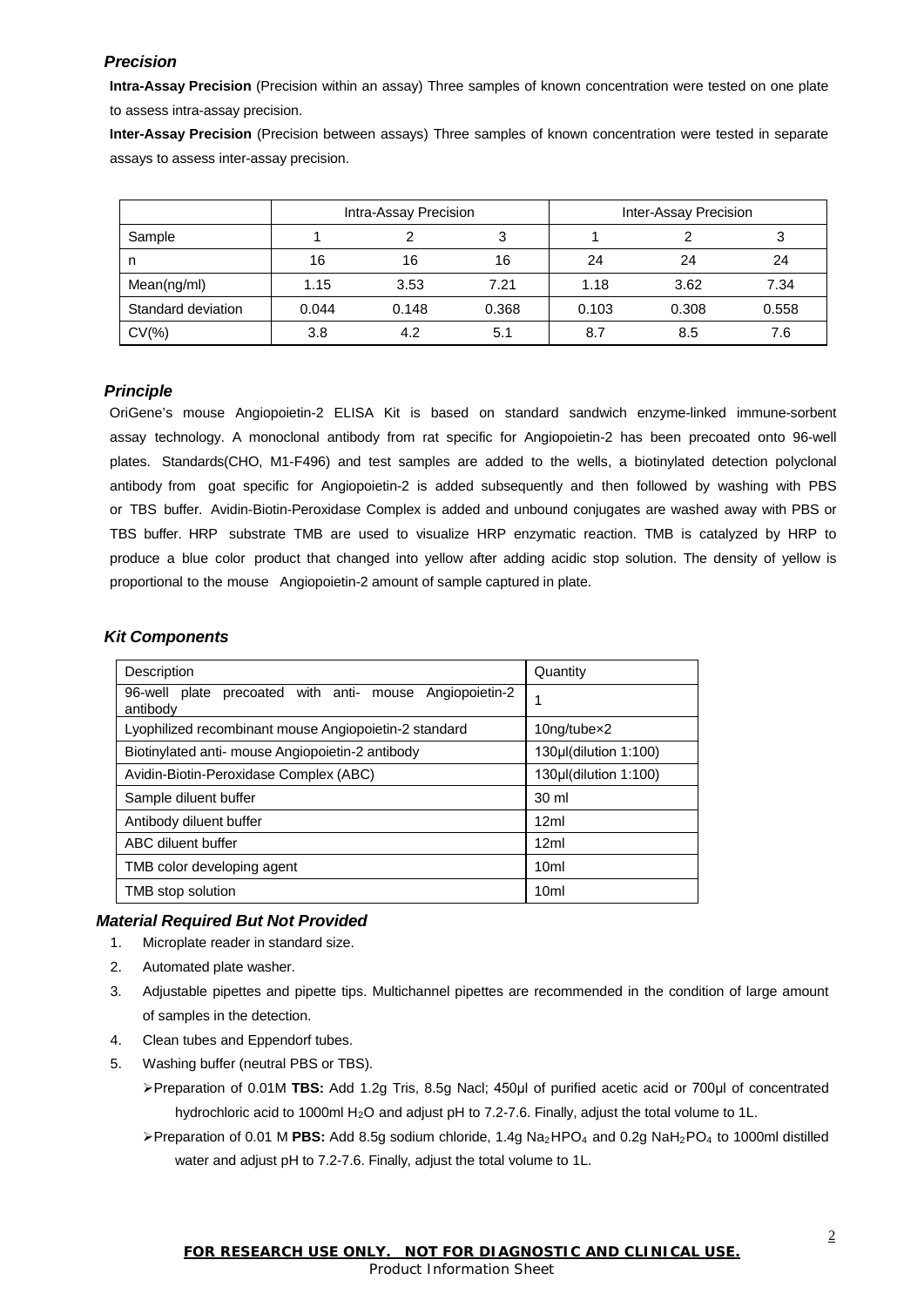## *Notice for Application of Kit*

- 1. To inspect the validity of experiment operation and the appropriateness of sample dilution proportion, pilot experiment using standards and a small number of samples is recommended.
- 2. The TMB Color Developing agent is colorless and transparent before using, contact us freely if it is not the case.
- 3. Before using the Kit, spin tubes and bring down all components to the bottom of tubes.
- 4. Duplicate well assay is recommended for both standard and sample testing.
- 5. Don't let 96-well plate dry, for dry plate will inactivate active components on plate.
- 6. Don't reuse tips and tubes to avoid cross contamination.
- 7. Avoid using the reagents from different batches together.
- 8. In order to avoid marginal effect of plate incubation due to temperature difference (reaction may be stronger in the marginal wells), it is suggested that the diluted ABC and TMB solution will be pre-warmed in 37°C for 30 min before using.

## *Preparation*

## 1. **Sample Preparation and Storage**

Store samples to be assayed within 24 hours at 2-8°C. For long-term storage, aliquot and freeze samples at -20°C. Avoid repeated freeze-thaw cycles.

- **Cell culture supernates**: Remove particulates by centrifugation, analyze immediately or aliquot and store at -20°C
- **►** Serum: Allow the serum to clot in a serum separator tube (about 4hours) at room temperature. Centrifuge at approximately 2000 X g for 20 min. Analyze the serum immediately or aliquot and store frozen at -20°C.
- **Plasma**: Collect plasma using **heparin** or **EDTA** as an anticoagulant. Centrifuge for 20 min at 2000 x g within 30 min of collection. Analyze immediately or aliquot and store frozen at -20°C.

## 2. **Sample Dilution Guideline**

The user needs to estimate the concentration of the target protein in the sample and select a proper dilution factor so that the diluted target protein concentration falls near the middle of the linear regime in the standard curve. Dilute the sample using the provided diluent buffer. The following is a guideline for sample dilution. Several trials may be necessary in practice. **The sample must be well mixed with the diluents buffer.**

- **High target protein concentration (100-1000ng/ml).** The working dilution is 1:100. i.e. Add 1μl sample into 99 μl sample diluent buffer.
- **Medium target protein concentration (10-100ng/ml).** The working dilution is 1:10. i.e. Add 10μl sample into 90 μl sample diluent buffer.
- **Low target protein concentration (156-10,000pg/ml).** The working dilution is 1:2. i.e. Add 50μl sample to 50 μl sample diluent buffer.
- **Very Low target protein concentration (≤156pg/ml).** No dilution necessary, or the working dilution is 1:2.

## 3. **Reagent Preparation and Storage**

- A. Reconstitution of the mouse Angiopoietin-2 standard: Angiopoietin-2 standard solution should be prepared no more than 2 hours prior to the experiment. Two tubes of Angiopoietin-2 standard (10ng per tube) are included in each kit. Use one tube for each experiment.
	- a. 10,000pg/ml of mouse Angiopoietin-2 standard solution: Add 1ml sample diluent buffer into one tube, keep the tube at room temperature for 10 min and mix thoroughly.
	- b. 5000pg/ml→156pg/ml of mouse Angiopoietin-2 standard solutions: Label 6 Eppendorf tubes with 5000pg/ml, 2500pg/ml, 1250pg/ml, 625pg/ml, 312pg/ml, 156pg/ml respectively. Aliquot 0.3ml of the sample diluent buffer into each tube. Add 0.3ml of the above 10,000pg/ml Angiopoietin-2 standard solution into 1st tube and mix. Transfer 0.3ml from 1st tube to 2nd tube

[www.origene.com](http://www.origene.com/)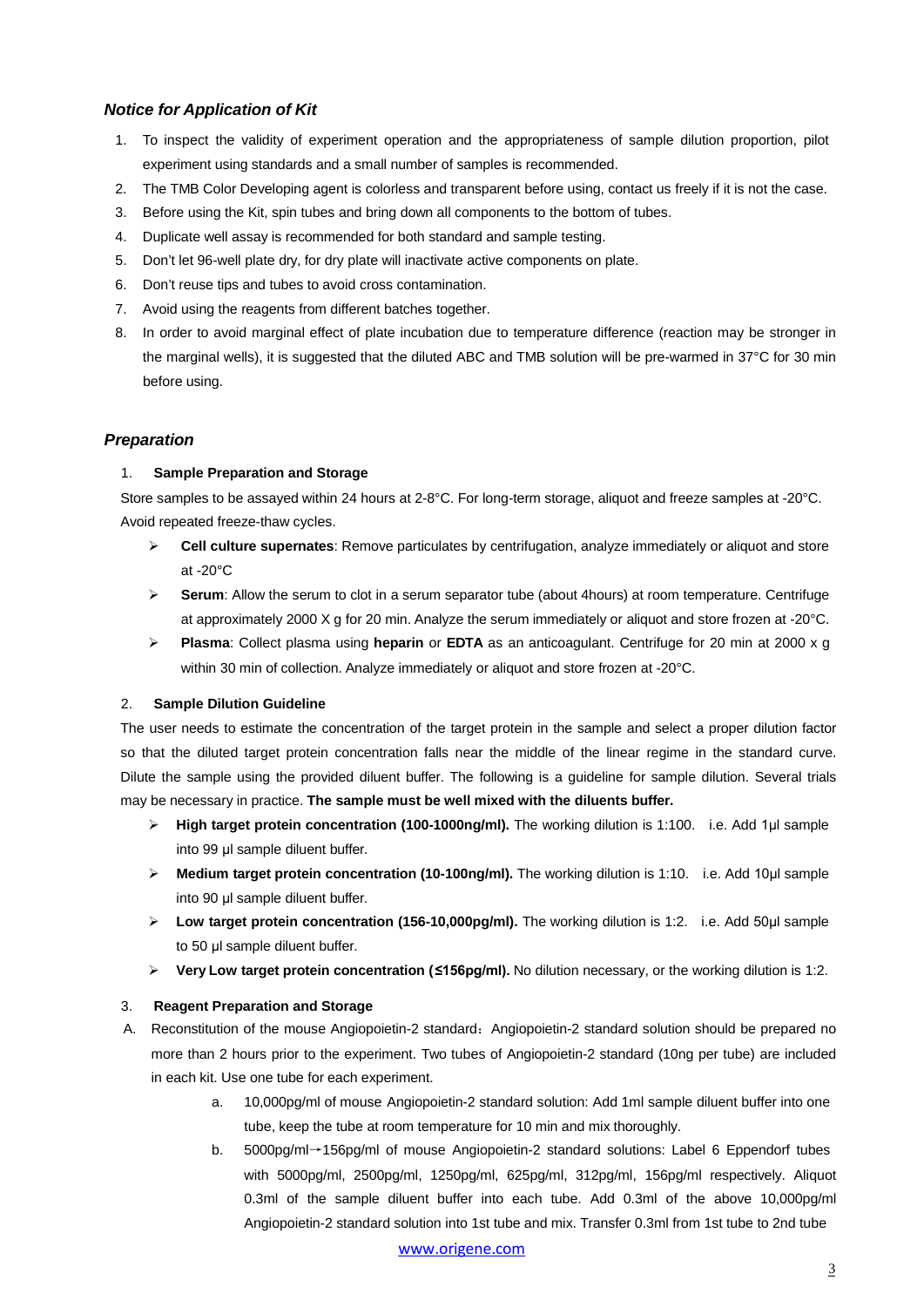and mix. Transfer 0.3ml from 2nd tube to 3rd tube and mix, and so on.

- **Note:** The standard solutions are best used within 2 hours. The 10ng/ml standard solution should be stored at 4°C for up to 12 hours, or at -20°C for up to 48 hours. Avoid repeated freeze-thaw cycles.
- B. Preparation of biotinylated anti-mouse Angiopoietin-2 antibody working solution: The solution should be prepared no more than 2 hours prior to the experiment.
	- a. The total volume should be: 0.1ml/well x (the number of wells). (Allowing 0.1-0.2ml more than total volume)
	- b. Biotinylated anti-mouse Angiopoietin-2 antibody should be diluted in 1:100 with the antibody diluent buffer and mixed thoroughly. (i.e. Add 1μl Biotinylated anti-mouse Angiopoietin-2 antibody to 99μl antibody diluent buffer.)
- C. Preparation of Avidin-Biotin-Peroxidase Complex (ABC) working solution: The solution should be prepared no more than 1 hour prior to the experiment.
	- a. The total volume should be: 0.1ml/well x (the number of wells). (Allowing 0.1-0.2 ml more than total volume)
	- b. Avidin- Biotin-Peroxidase Complex (ABC) should be diluted in 1:100 with the ABC dilution buffer and mixed thoroughly. (i.e. Add 1μl ABC to 99μl ABC diluent buffer.)

## *Assay Procedure*

The ABC working solution and TMB color developing agent must be kept warm at 37°C for 30 min before use. When diluting samples and reagents, they must be mixed completely and evenly. Standard Angiopoietin-2 detection curve should be prepared for each experiment. The user will decide sample dilution fold by crude estimation of Angiopoietin-2 amount in samples.

- 1. Aliquot 0.1ml per well of the 10,000pg/ml, 5000pg/ml, 2500pg/ml, 1250pg/ml, 625pg/ml, 312pg/ml, 156pg/ml mouse Angiopoietin-2 standard solutions into the precoated 96-well plate. Add 0.1ml of the sample diluent buffer into the control well (Zero well). Add 0.1ml of each properly diluted sample of mouse cell culture supernates, serum or plasma(heparin, EDTA) to each empty well. **See "Sample Dilution Guideline" above for details.** It is recommended that each mouse Angiopoietin-2 standard solution and each sample be measured in duplicate.
- 2. Seal the plate with the cover and incubate at 37°C for 90 min.
- 3. Remove the cover, discard plate content, and blot the plate onto paper towels or other absorbent material. Do NOT let the wells completely dry at any time.
- 4. Add 0.1ml of biotinylated anti-mouse Angiopoietin-2 antibody working solution into each well and incubate the plate at 37°C for 60 min.
- 5. Wash plate 3 times with 0.01M TBS or 0.01M PBS, and each time let washing buffer stay in the wells for 1 min. Discard the washing buffer and blot the plate onto paper towels or other absorbent material. (**Plate Washing Method:** Discard the solution in the plate without touching the side walls. Blot the plate onto paper towels or other absorbent material. Soak each well with at least 0.3 ml PBS or TBS buffer for 1~2 minutes. Repeat this process two additional times for a total of THREE washes. Note: For automated washing, aspirate all wells and wash THREE times with PBS or TBS buffer, overfilling wells with PBS or TBS buffer. Blot the plate onto paper towels or other absorbent material.)
- 6. Add 0.1ml of prepared ABC working solution into each well and incubate the plate at 37°C for 30 min.
- 7. Wash plate 5 times with 0.01M TBS or 0.01M PBS, and each time let washing buffer stay in the wells for 1-2 min. Discard the washing buffer and blot the plate onto paper towels or other absorbent material. (See Step 5 for plate washing method).
- 8. Add 90μl of prepared TMB color developing agent into each well and incubate plate at 37°C in dark for 15-20 min (**Note:** For reference only, the optimal incubation time should be determined by end user. And the shades of blue can be seen in the wells with the four most concentrated mouse Angiopoietin-2